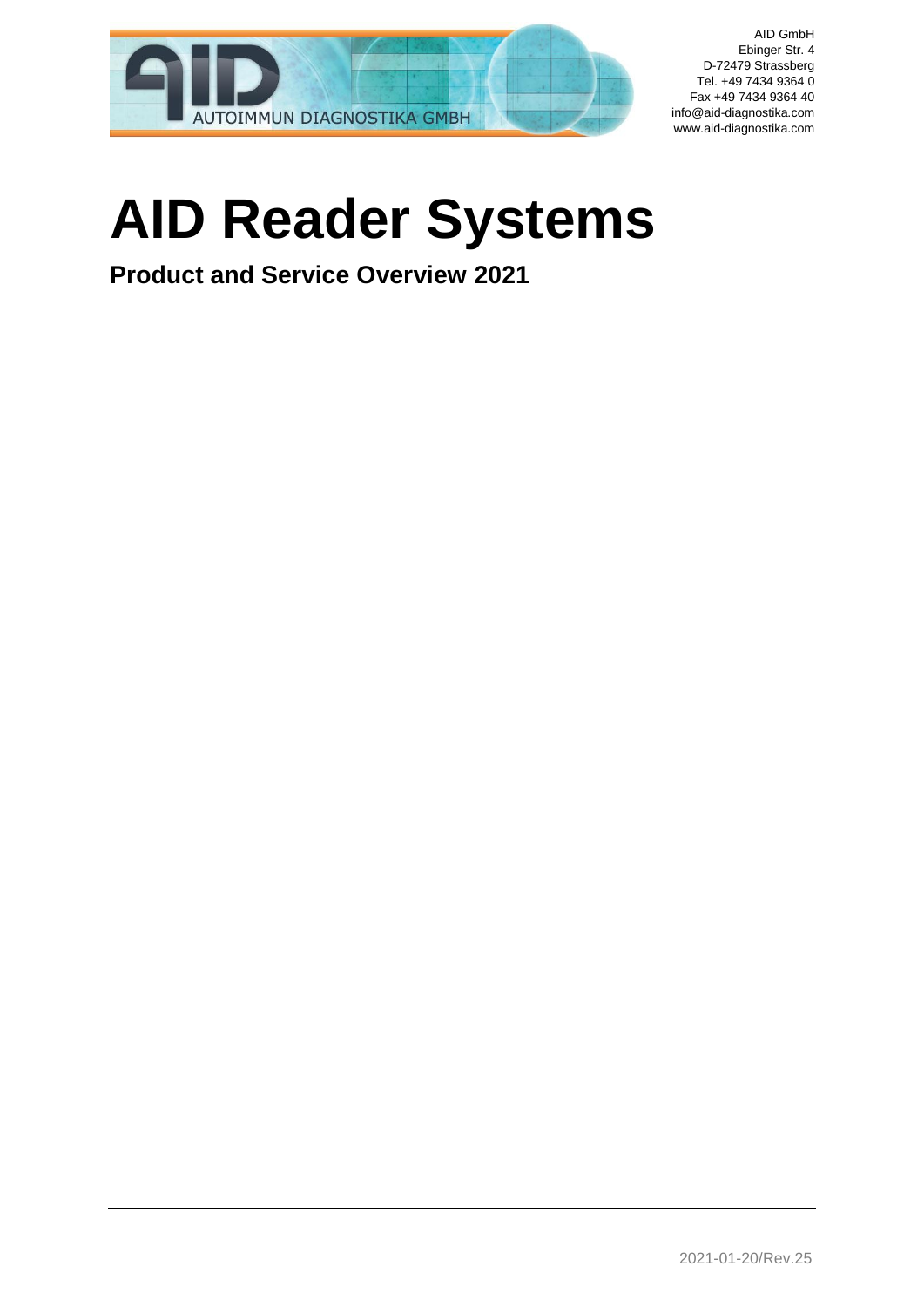

| Compliance                                     | Page 3 |  |
|------------------------------------------------|--------|--|
| Comparison of the different AID Reader Systems | Page 5 |  |

# **AID Reader Systems**

| <b>AID Classic</b>         | (ELR08)      | Page 6  |
|----------------------------|--------------|---------|
| AID <i>i</i> Spot          | (ELR08IFL)   | Page 7  |
| AID <i>i</i> Spot Spectrum | (ELR088IFL)  | Page 8  |
| AID <i>i</i> Spot Robot    | (ELROB08IFL) | Page 9  |
| AID vSpot                  | (VSR07)      | Page 10 |
| AID vSpot Spectrum         | (VSR078IFL)  | Page 11 |
| AID <i>multi</i> Spot      | (MSR08)      | Page 12 |
| AID bacSpot ML             | (BAC05)      | Page 13 |
| AID bacSpot Robot 60 mm    | (BACROB096)  | Page 14 |
| AID bacSpot Robot 90 mm    | (BACROB099)  | Page 14 |

| <b>Service Overview</b>                      |         |
|----------------------------------------------|---------|
| <b>AID Reader System Protection Packages</b> | Page 15 |
| <b>Special Features</b>                      | Page 16 |
| <b>System description</b>                    | Page 17 |
| <b>Manufacturer</b>                          | Page 18 |



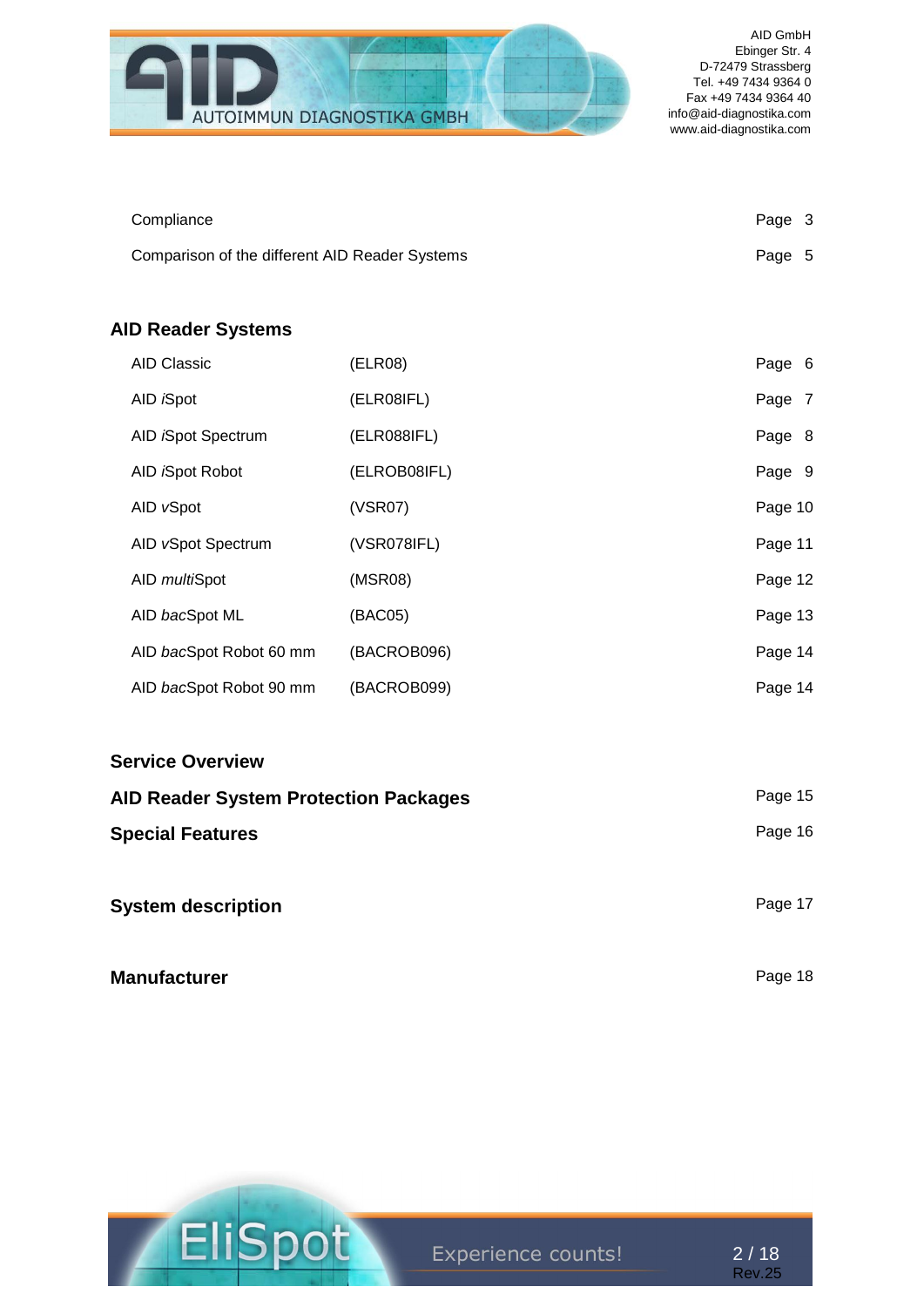

# **AID Reader Systems comply with the requirements of "international regulatory guidelines"**

Our philosophy does not allow compromises. AID GmbH not only fulfills the basic requirements under consideration of the harmonized standards.

#### We do more!

Based on patient safety our company wants not only the highest security but also permanently satisfied customers and first-class quality. The following document provides an overview of the commitments, standards and management systems that help us to adopt the principles implemented in our company.

#### **IVDD 98/79/EG**

Since 2006 Advanced Imaging Devices GmbH Quality Management System complies with the European Law on Medical Devices, the in vitro diagnostic directive (IVDD) 98/79/EC. IVDD covers the placing on the market and putting into service of in vitro diagnostic medical devices. Advanced Imaging Devices GmbH developed and manufactured products to meet all applicable requirements contained within the IVDD.

### **Medical devices - Quality management systems - Requirements for regulatory purposes**

#### **DIN EN ISO 13485 and 21CFR820**

ISO 13485 is the harmonized standard for a quality management system for medical device companies. It covers for medical devices all requirements regarding process control, design control, retention of records, accountability, traceability and more. Advanced Imaging Devices GmbH is certified according to DIN EN ISO 13485. Advanced Imaging Devices GmbH's quality system also fulfils the requirements of 21CFR820 (QSR).

#### **Risk Assessment DIN EN ISO 14971**

Medical devices - Application of risk management to medical devices. Since 2006 Advanced Imaging Devices GmbH has introduced and maintained a risk management system according to DIN EN ISO 14971 (ISO 14971).



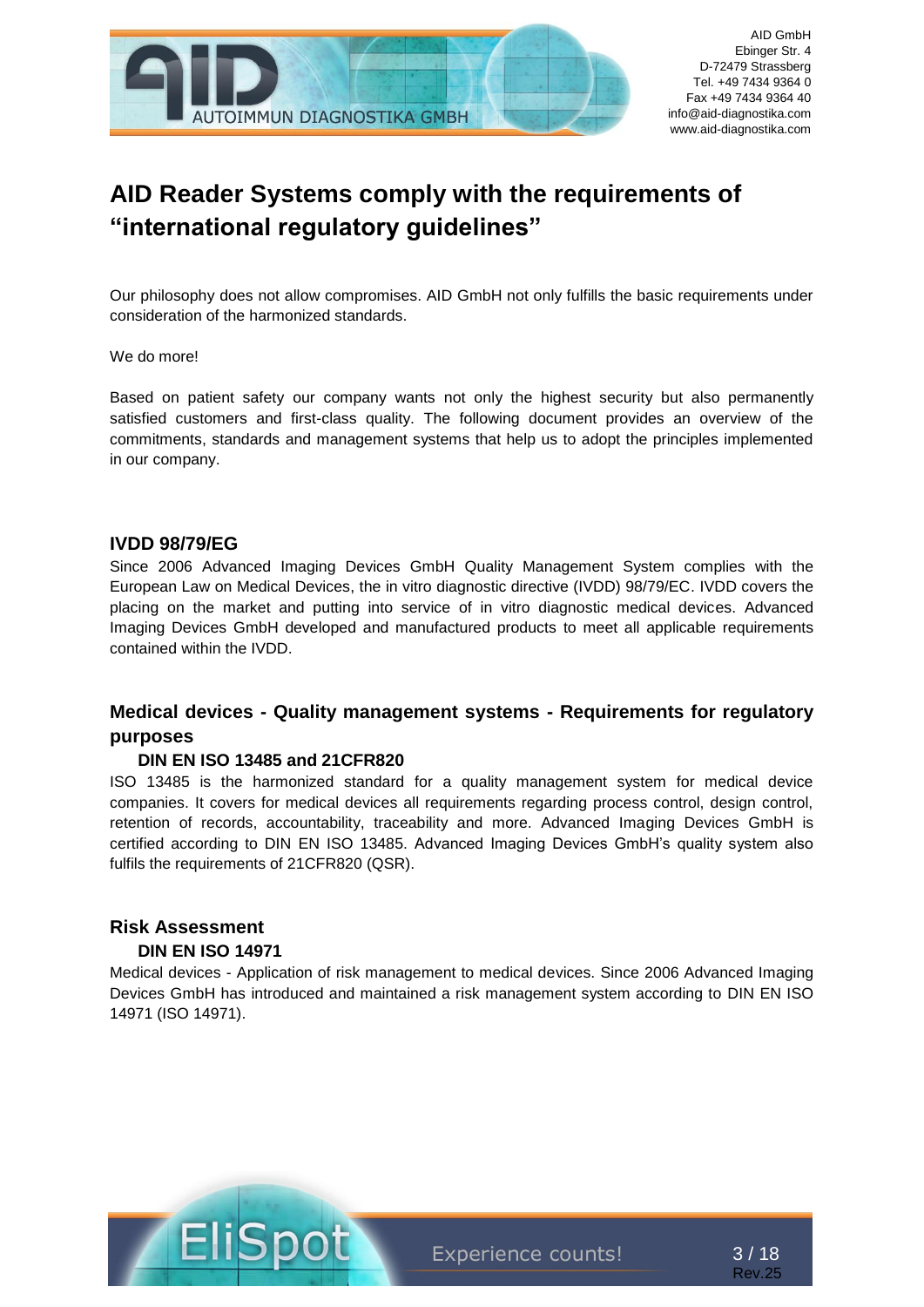

#### **Medical device software - Software life cycle processes DIN EN 62304**

We offer software which is an integral part of medical devices or standalone software. Establishing the safety and effectiveness of such software requires knowledge of that the software is intended to do and demonstration that the use of the software fulfils those intentions without causing any unacceptable risks. Therefore, we follow the DIN EN ISO 62304 during the design, servicing and maintenance of our software.

### **Application of usability engineering to medical devices**

#### **DIN EN ISO (IEC) 62366-1**

We use DIN EN ISO 62366-1 to design for high usability.

#### **FDA 21 CFR Part 11**

Part 11 of the Code of Federal Regulations defines the criteria under which electronic records and electronic signatures are considered to be trustworthy, reliable and equivalent to paper records. The software of all AID devices can be adjusted to meet these requirements.

#### **Safety**

#### **DIN EN 61010-2-101**

We meet the safety requirements for electrical equipment for measurement, control and laboratory use. Particular requirements for in vitro diagnostic (IVD) medical equipment to eliminate electrical hazards to operating staff.

#### **DIN EN 62638**

We meet the safety requirements for portable electrical equipment, e.g. computer.

## **Electromagnetic Compatibility (EMC)**

#### **DIN EN 61326-2-6**

We fulfil the requirements for electromagnetic compatibility for electrical equipment for measurement, control and laboratory use - EMC requirements.

#### **GMP/GLP**

Advanced Imaging Devices GmbH products (AID Reader Systems) are designed to work in a GMP/GLP environment according to GMP conditions. They can be adapted to individual customer wishes at any time to meet the requirements of the severe internal and external guidelines (GMP/GLP).



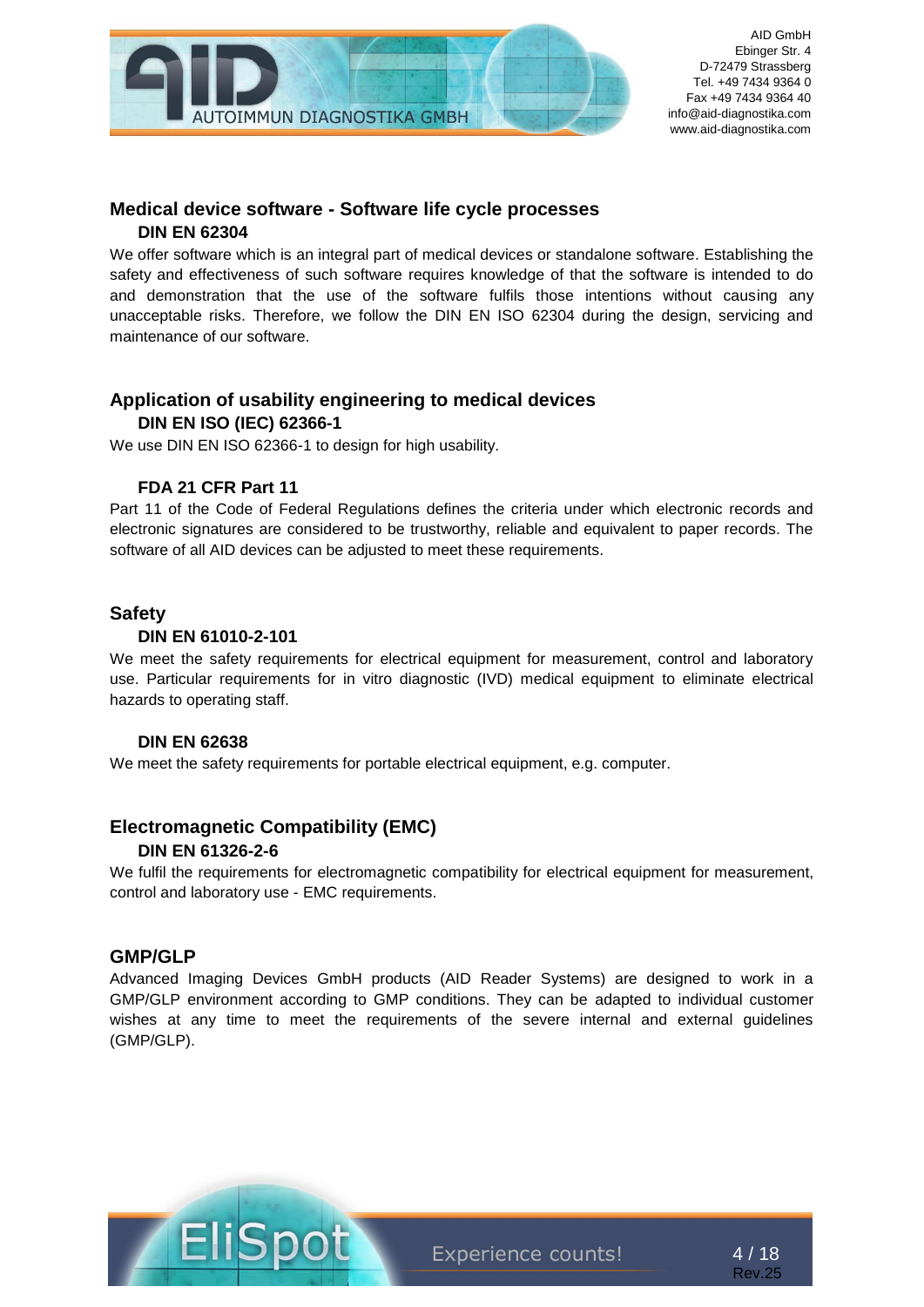

# **Comparison of the AID Reader Systems**

|                                                      |                 |                          |                          | <b>AID Reader Systems</b>    |                   |                          |                         |
|------------------------------------------------------|-----------------|--------------------------|--------------------------|------------------------------|-------------------|--------------------------|-------------------------|
|                                                      | <b>Classic</b>  | <i><b>iSpot</b></i>      | <b>iSpot</b><br>Spectrum | <b>iSpot</b><br><b>Robot</b> | vSpot             | vSpot<br><b>Spectrum</b> | multiSpot               |
| Assay types                                          |                 |                          |                          |                              |                   |                          |                         |
| <b>EliSpot Assay</b>                                 | yes             | yes                      | yes                      | yes                          | yes               | yes                      | yes                     |
| 1-, 2- and 3- color<br><b>FluoroSpot Assays</b>      | no              | yes                      | yes                      | yes                          | no                | yes                      | yes                     |
| <b>Neutralization Assay</b>                          | 96-well         | 96-well                  | 96-well                  | 96-well                      | 6- to 96-<br>well | 6- to 96-<br>well        | 96-well                 |
| Virus Plaque Assay                                   | 96-well         | 96-well                  | 96-well                  | 96-well                      | 6- to 96-<br>well | 6- to 96-<br>well        | 96-well                 |
| Cell Counting                                        | no              | no                       | no                       | no                           | no                | no                       | yes                     |
| HEp-2-screening                                      | no              | no                       | no                       | no                           | no                | no                       | yes                     |
| <b>HLA-screening</b>                                 | no              | no                       | no                       | no                           | no                | no                       | yes                     |
| <b>Colony Counting</b>                               | no              | no                       | no                       | no                           | yes               | yes                      | no                      |
| Other experiments                                    | on inquiry      | on inquiry               | on inquiry               | on inquiry                   | on inquiry        | on inquiry               | on inquiry              |
| <b>Plate formats</b>                                 |                 |                          |                          |                              |                   |                          |                         |
| 6-, 12-, 24-, 48-well plates                         | no              | no                       | no                       | no                           | yes               | yes                      | no                      |
| 96-well plates                                       | yes             | yes                      | yes                      | yes                          | yes               | yes                      | yes                     |
| 384-well plates                                      | yes             | yes                      | yes                      | yes                          | no                | yes                      | yes                     |
| Glass slides                                         | no              | no                       | no                       | no                           | no                | no                       | yes $(4x)$              |
| Terasaki plates                                      | no              | no                       | no                       | no                           | no                | no                       | yes                     |
| Plates per run                                       | $\mathbf{1}$    | $\mathbf{1}$             | $\mathbf{1}$             | $\leq 30$                    | 1                 | $\mathbf{1}$             | 1                       |
| Camera resolution,<br>megapixel (MP)                 | 5 MP            | 2 MP                     | 5 MP                     | 2 MP                         | 5 MP              | 5 & 5 MP                 | 2 & 5 MP                |
| <b>Objectives</b>                                    | $\blacksquare$  | $\overline{\phantom{a}}$ | $\overline{\phantom{a}}$ | ä,                           | $\blacksquare$    | $\blacksquare$           | 4x, 10x,<br>20x         |
| Max. no. of narrow-band<br>fluorescent filters       | 0               | 3                        | $\overline{7}$           | 3                            | 0                 | $\overline{7}$           | 3 & quad<br>band filter |
| Narrow-band fluorescent<br>filters on board          | $\mathbf 0$     | $\overline{2}$           | 3                        | 2                            | 0                 | 3                        | 3 & quad<br>band filter |
| <b>Time demand</b><br>(EliSpot, 96-well plate)       | $\approx$ 3 min | $\approx$ 3 min          | $\approx$ 3 min          | $\approx$ 3 min              | $\approx$ 3 min   | $\approx$ 3 min          | $\approx$ 3 min         |
| <b>Time demand</b><br>(FluoroSpot, 96-well<br>plate) |                 | $\approx$ 10 min         | $\approx$ 10 min         | $\approx$ 10 min             |                   | $\approx$ 10 min         | $\approx$ 10 min        |

Elis

t

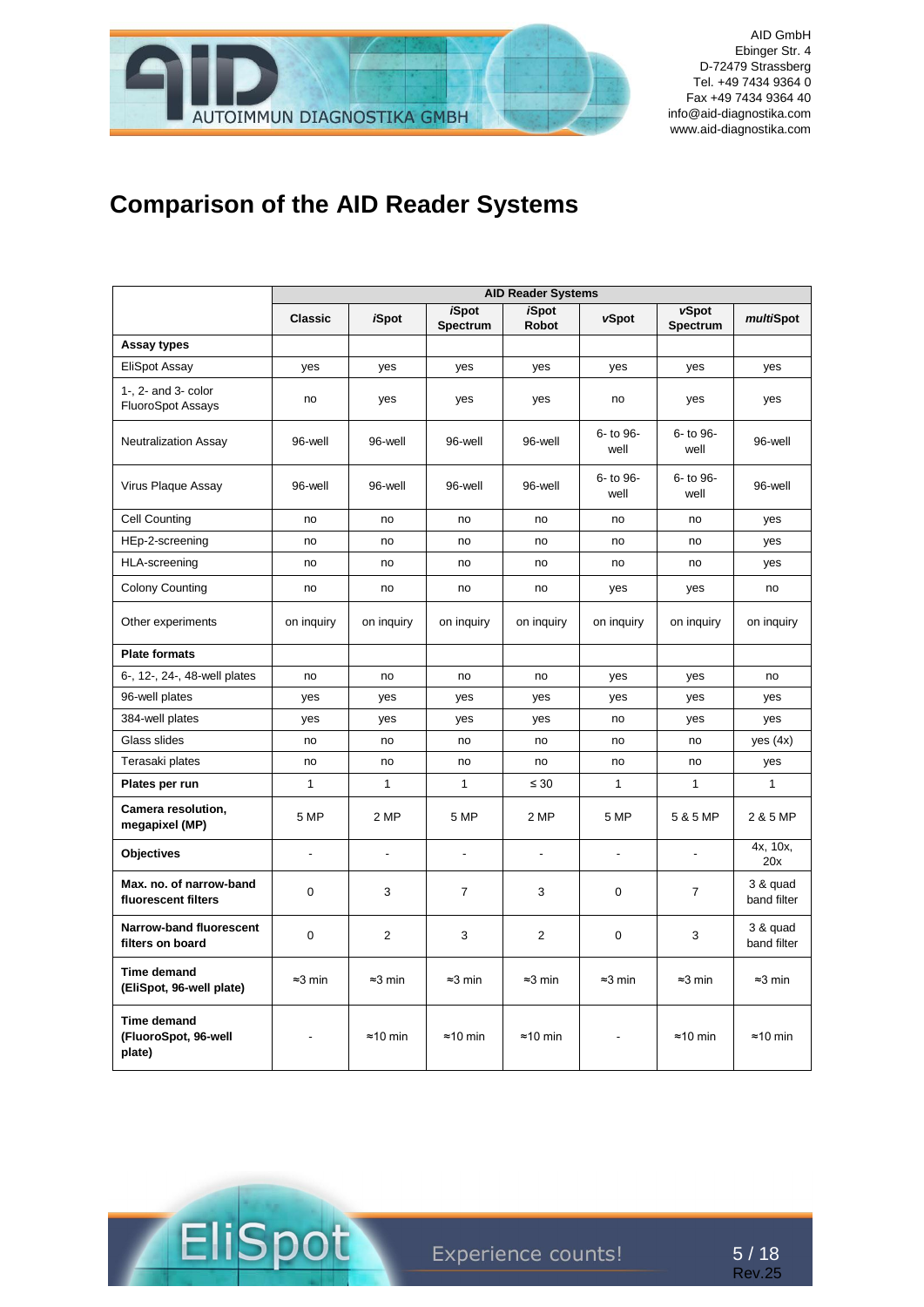

# **AID Classic (ELR08)**

**The basic 96- and 384-well plate EliSpot Reader**

This is the classic AID EliSpot Reader type. The device is fast, efficient, user-friendly and has become one of the most successful EliSpot Reader Systems on the market. The **AID Classic** interprets any type of EliSpot plate, including all brands of membrane type plates, ELISA-style plates and low volume plates. The Reader simultaneously takes high resolution images, auto centers the well and counts according to the user's settings.



Data acquisition is fully automated. Counting results and all other parameters can be exported to Word, Excel, PowerPoint, PDF or csv-files. A compact footprint of only 50 cm x 40 cm saves laboratory space.

### **Key features of the AID Classic**

- <3 minutes for complete interpretation of an enzymatic 96-well plate (incl. image capturing, counting, analyzing and data export)
- High resolution images with a 5 megapixel, firewire connected digital camera
- LED ring illumination
- Automated plate input/output module
- Controlled by a high-end PC; QHD, 27", 16:9 monitor
- Max. 550 mA @ 24 V DC
- CF marked
- Manuals, videos and interactive help files included



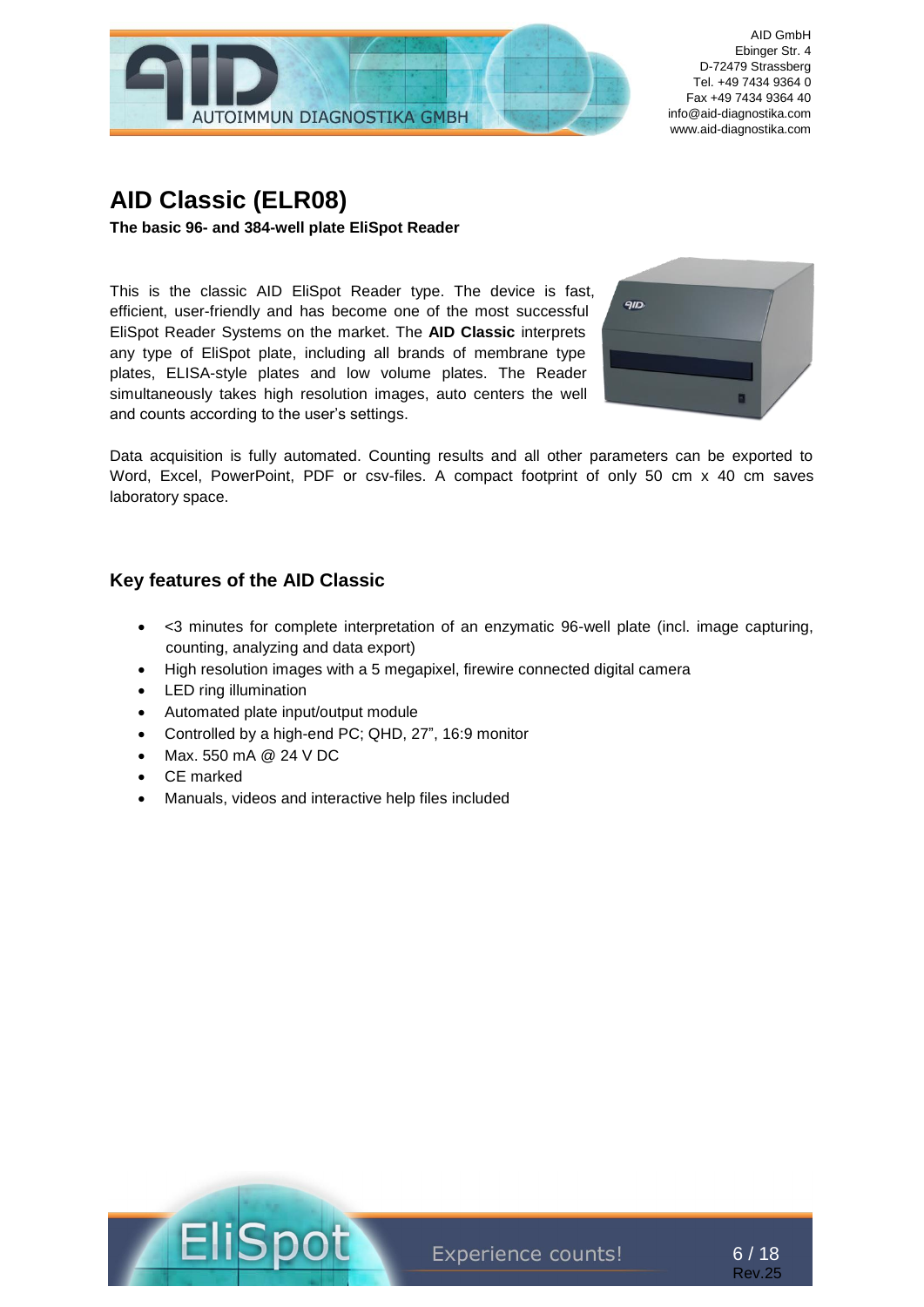

# **AID** *i***Spot (ELR08IFL)**

**The basic 96- and 384-well plate EliSpot & FluoroSpot Reader** 

The **AID** *i***Spot** is one of the most successful EliSpot/FluoroSpot Reader developments in recent years. The **AID** *i***Spot** for the first time allows analyzing both: Enzymatic and fluorescent (FluoroSpot) based EliSpot assays. The **AID** *i***Spot** comprises the same outstanding functionality, such as layout-generator, rule-compiler, various export possibilities etc., as the AID Classic.



Beside all of the popular functions of the AID Classic, the **AID** *i***Spot** simultaneously allows for 1-, 2- or even 3-color FluoroSpot analysis. A simple "one-click switch" between enzymatic and fluorescent mode, without the need of hardware changes, is enough to switch from one mode to the other.

## **Key features of the AID** *i***Spot**

- Enzymatic and fluorescent analysis
- <3 minutes for an enzymatic EliSpot plate, ≈10 minutes for a 2-color FluoroSpot plate
- Digital firewire camera, 2 megapixels, color, optimized for fluorescence imaging
- LED ring illumination, XBO light source, 3&1 filter wheel
- 2 narrow-band hard coated fluorescent filters (FITC and Cy3) on board, third filter on request
- Optimized for 1-, 2- and 3-color fluorescent analysis
- Automated plate input/output module
- Controlled by a high-end PC; QHD, 27", 16:9 monitor
- Max. 550 mA @ 24 V DC
- CE marked
- Manuals, videos and interactive help files included



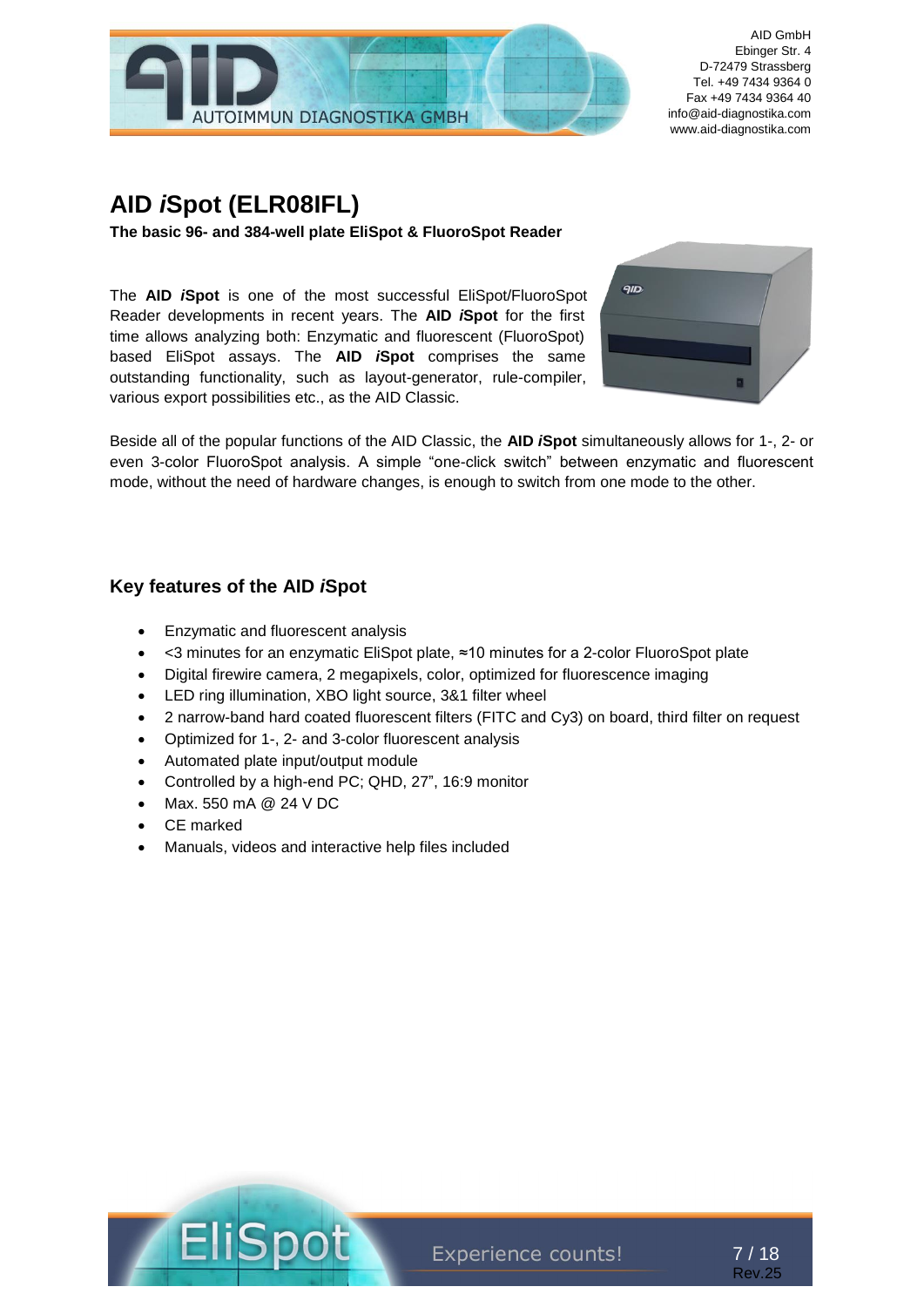

# **AID** *i***Spot Spectrum (ELR088IFL)**

**The ultimate high resolution 96- and 384-well plate EliSpot/FluoroSpot Reader**

The **AID** *i***Spot Spectrum** is the newest generation of the successful AID *i*Spot, the first commercially available combined EliSpot/FluoroSpot Reader. The **AID** *i***Spot Spectrum** is equipped with a 7&1 filter wheel, which allows for a customized selection of up to 7 individual narrow-band hard coated fluorescent filters, whilst still allowing for our "one-click switch" to analyze enzymatic EliSpot assays via LED illumination.



The insertion of a high resolution 5 megapixel digital camera provides well images of unprecedented quality. Like in AID's *i*Spot Reader System the patented FluoroAID image overlay technology permits exact detection of cells secreting multiple cytokines.

# **Key features of the AID** *i***Spot Spectrum**

- Enzymatic and fluorescent analysis
- Digital firewire camera, 5 megapixels, color, optimized for fluorescence imaging
- LED ring illumination, XBO light source, 7&1 filter wheel
- 3 narrow-band hard coated fluorescent filters on board; FITC, Cy3 and Cy5. Others on request. Up to 7 separate fluorescent filters possible
- Optimized for 1-, 2- and 3-color fluorescent analysis
- Automated plate input/output module
- Controlled by a high-end PC; QHD, 27", 16:9 monitor
- Max. 750 mA @ 24 V DC
- CE marked
- Manuals, videos and interactive help files included



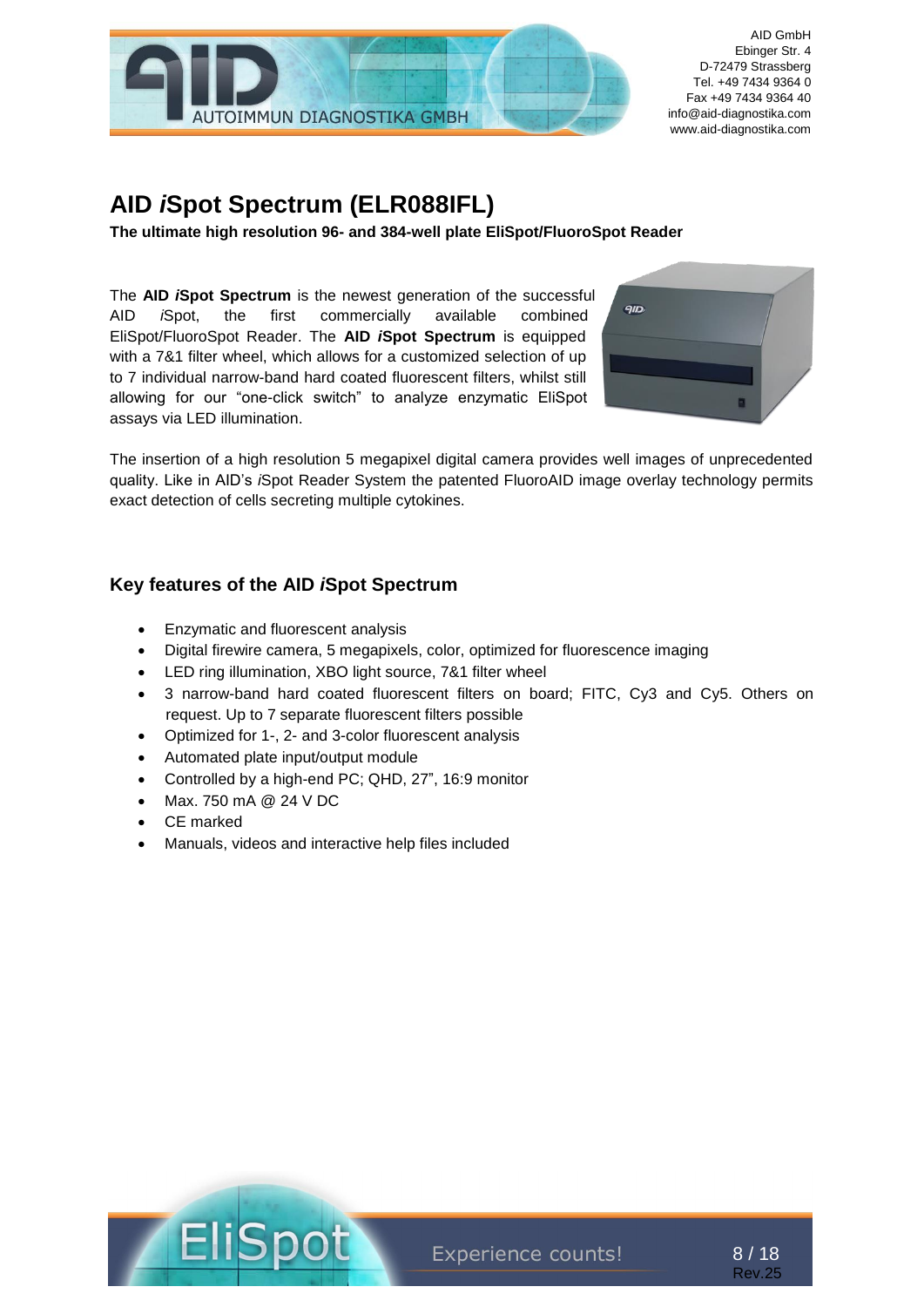

# **AID** *i***Spot Robot (ELROB08IFL)**

**High throughput 96- and 384-well plate EliSpot/FluoroSpot analysis**

Designed for high throughput and traceable results, this is the ultimate tool for large groups of samples. The **AID** *i***Spot Robot** can take up to 30 plates in one automated, walk-away process and will analyze them in less than 90 minutes. The system is designed to interpret enzymatic EliSpot assays as well as 1-, 2 and 3-color fluorescence EliSpot assays. The **AID** *i***Spot Robot** simultaneously takes high resolution images, auto centers the well and counts according to user's settings.



Data acquisition is fully automated. In addition, the count results can automatically be analyzed with the integrated rule compiler.

Customized robotic AID Reader Systems able to handle other plate formats or upscale for more plates per run on request. Please contact AID for details.

#### **Key features of the AID** *i***Spot Robot**

- Hands-off, walk-away system
- Automatic barcode recognition
- Integrated system, not a reader/stacker solution
- Up to 30 96-well plates in one run
- Digital firewire camera, 2 megapixels, color, optimized for fluorescence imaging
- LED ring illumination, XBO light source, 3&1 filter wheel
- 2 narrow-band hard coated fluorescent filters (FITC and Cy3) on board, third filter on request
- Optimized for 1-, 2- and 3-color fluorescent analysis
- Controlled by a high-end PC; QHD, 27", 16:9 monitor
- 120 mA @ 240 V/ 160 mA @ 110 V
- CE marked
- Manuals, videos and interactive help files included



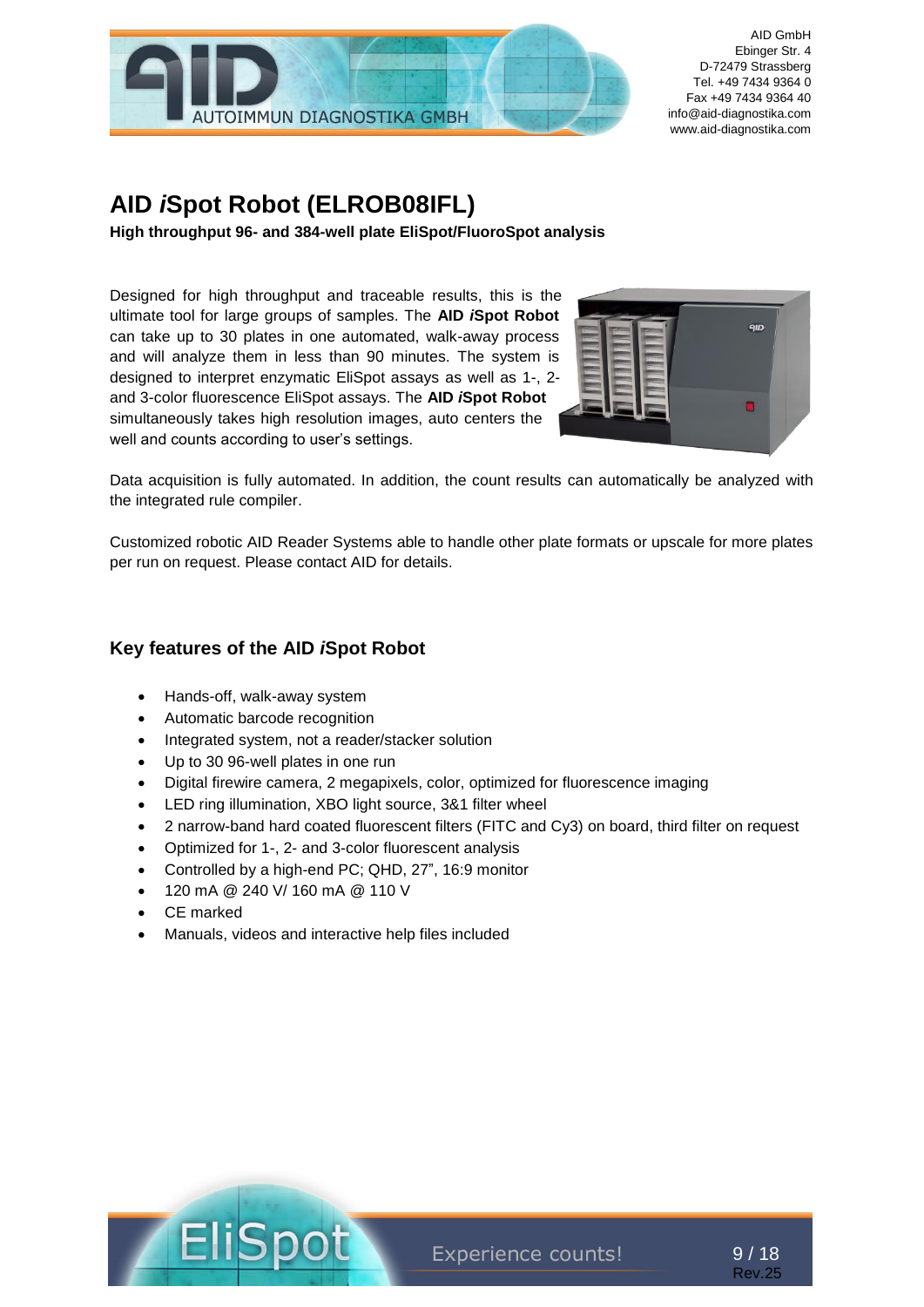

# **AID** *v***Spot (VSR07)**

**The versatile Reader System for various plate formats**

The **AID** *v***Spot** is the new high-end device from AID that provides colorimetric/enzymatic multiple plate evaluation. The **AID** *v***Spot** handles a variety of different assay types including EliSpot, Viral Plaque Assays and Neutralization Assays. Colony Counting is possible when performed in 6 well plate format. Due to a genuine optical zoom, versatile stage settings and unique software features this Reader System is not restricted to the analysis of 96-well plate formats. It additionally reads 6-, 12-, 24- and 48 well plates. The insertion of a high resolution digital camera provides well images of unprecedented quality.



## **Key features of the AID** *v***Spot**

- EliSpot, Viral Plaque Assays, Neutralization Assays, Colony Counting …
- <3 minutes to analyze a complete 96-well plate
- Handles 6-, 12-, 24-, 48-, and 96-well plates
- High resolution images via 5 megapixels, firewire connected digital camera
- LED ring illumination
- Controlled by a high-end PC; QHD, 27", 16:9 monitor
- 170 mA @ 240 V/ 260 mA @ 110 V
- CE marked
- Manuals, videos and interactive help files included



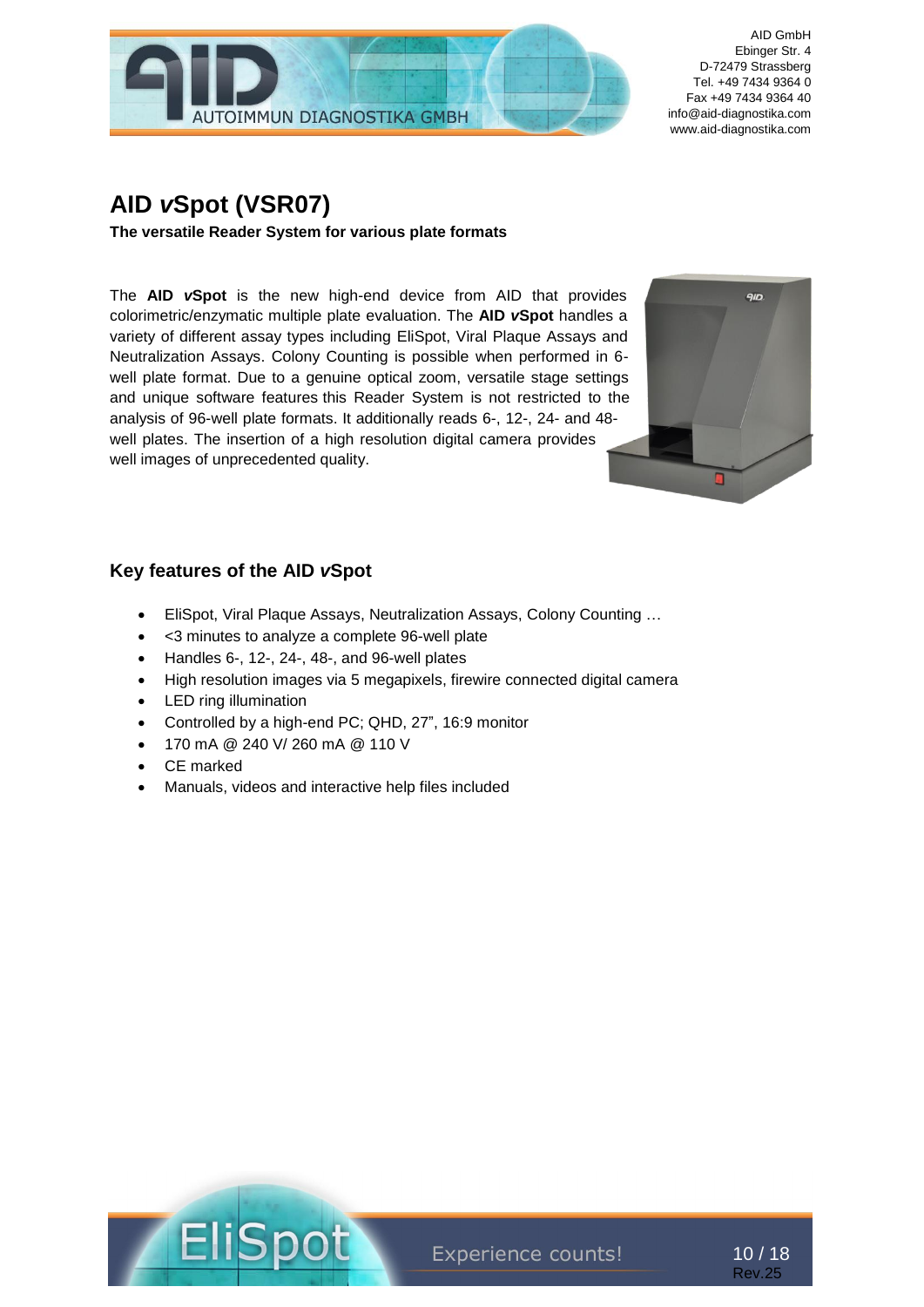

# **AID** *v***Spot Spectrum (VSR078IFL)**

**High resolution EliSpot/FluoroSpot Reader for various plate formats**

The **AID** *v***Spot Spectrum** is the new high-end EliSpot/FluoroSpot device from AID. It combines AID *i*Spot Spectrum 96-well FluoroSpot analyzing with enzymatic multiple plate evaluation. On the enzymatic side the **AID**  *v***Spot Spectrum** can handle a variety of different assay types including Viral Plaque Assays and Neutralization Assays. Colony Counting is possible when performed in a 6-well plate format. Other formats on inquiry. Due to a genuine optical zoom, versatile stage settings and unique software features this Reader is not restricted to the analysis of 96 well plate formats. It will also read 6-, 12-, 24-, 48- and 384-well plates. The insertion of high resolution digital cameras provides well images of unprecedented quality.



The **AID** *v***Spot Spectrum** is equipped with an 8 position filter wheel, which allows for a customized selection of up to 7 individual narrow-band fluorescent filters, whilst still allowing for our "one-click switch" to perform enzymatic analysis via LED illumination on different plate formats.

## **Key features of the AID** *v***Spot Spectrum**

- EliSpot, FluoroSpot, Virus Plaque Assays, Colony Counting
- <3 minutes for an enzymatic EliSpot plate, ≈10 minutes for a 2-color FluoroSpot plate
- Handles 6-, 12-, 24-, 48-, 96- and 384-well plates
- 2 digital firewire cameras,5 megapixels each, color, optimized for fluorescence imaging
- LED ring illumination, XBO light source, 7&1 filter wheel
- 3 narrow-band hard coated fluorescent filters on board; FITC, Cy3 and Cy5. Others on request. Up to 7 separate filters
- Optimized for 1-, 2- and 3-color fluorescent analysis
- Controlled by a high-end PC; QHD, 27", 16:9 monitor
- 170 mA @ 240 V/ 260 mA @ 110 V
- CE marked
- Manuals, videos and interactive help files included



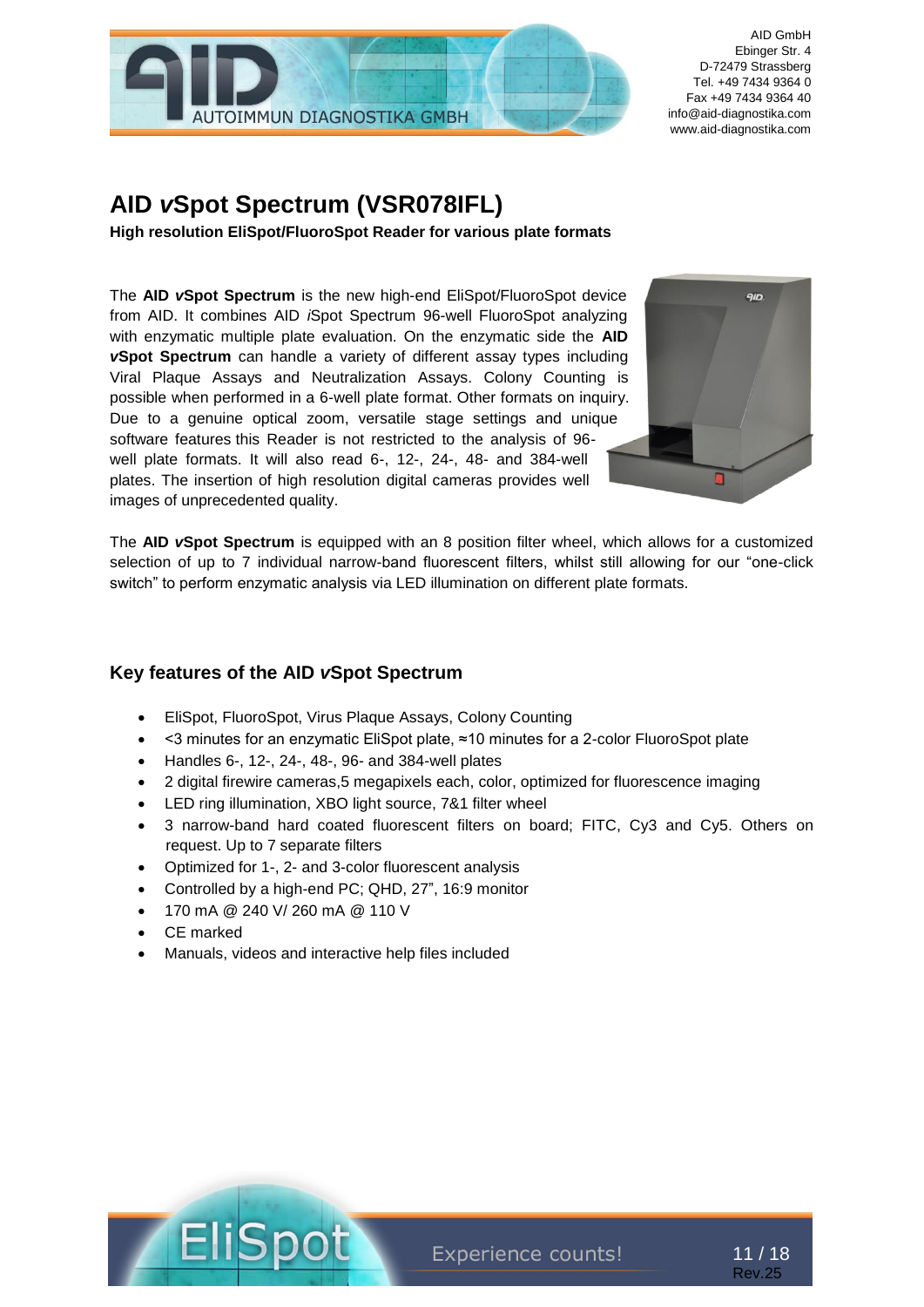

# **AID** *multi***Spot (MSR08)**

**The multifunctional imaging device from AID**

The **AID** *multi***Spot** fulfills probably all needs in a modern immunology lab. Equipped with a combined EliSpot/FluoroSpot module for counting and interpreting enzymatic as well as fluorescent EliSpot assays this device also comes with an automated microscope. This unit is provided with 4x, 10x and 20x software controlled objectives, allowing for a simple switch between different magnifications.



The stage handles 96- and 384-well plates, up to 4 conventional slides or classical Terasaki plates. The software is adapted to FluoroSpot/EliSpot assays, HEp-2 screening, Cell Counting, HLAscreening and many more applications.

### **Key features of the AID** *multi***Spot**

- EliSpot, FluoroSpot, Cell Viability Tests, HLA-screening, HEp-2 screening, other applications on request
- Digital firewire camera, 5 and 2 megapixels, color, optimized for fluorescence imaging
- LED ring illumination, two XBO light sources, 3&1 filter wheel, 4x, 10x and 20x objectives on a software controlled objective changer (other objectives on request)
- 3 narrow-band hard coated fluorescent filters on board; FITC, Cy3 and Cy5. Others on request
- Optimized for 1-, 2- and 3-color fluorescent analysis
- Controlled by a high-end PC; QHD, 27", 16:9 monitor
- Max. 750 mA @ 24 V DC
- CE marked
- Manuals, videos and interactive help files included



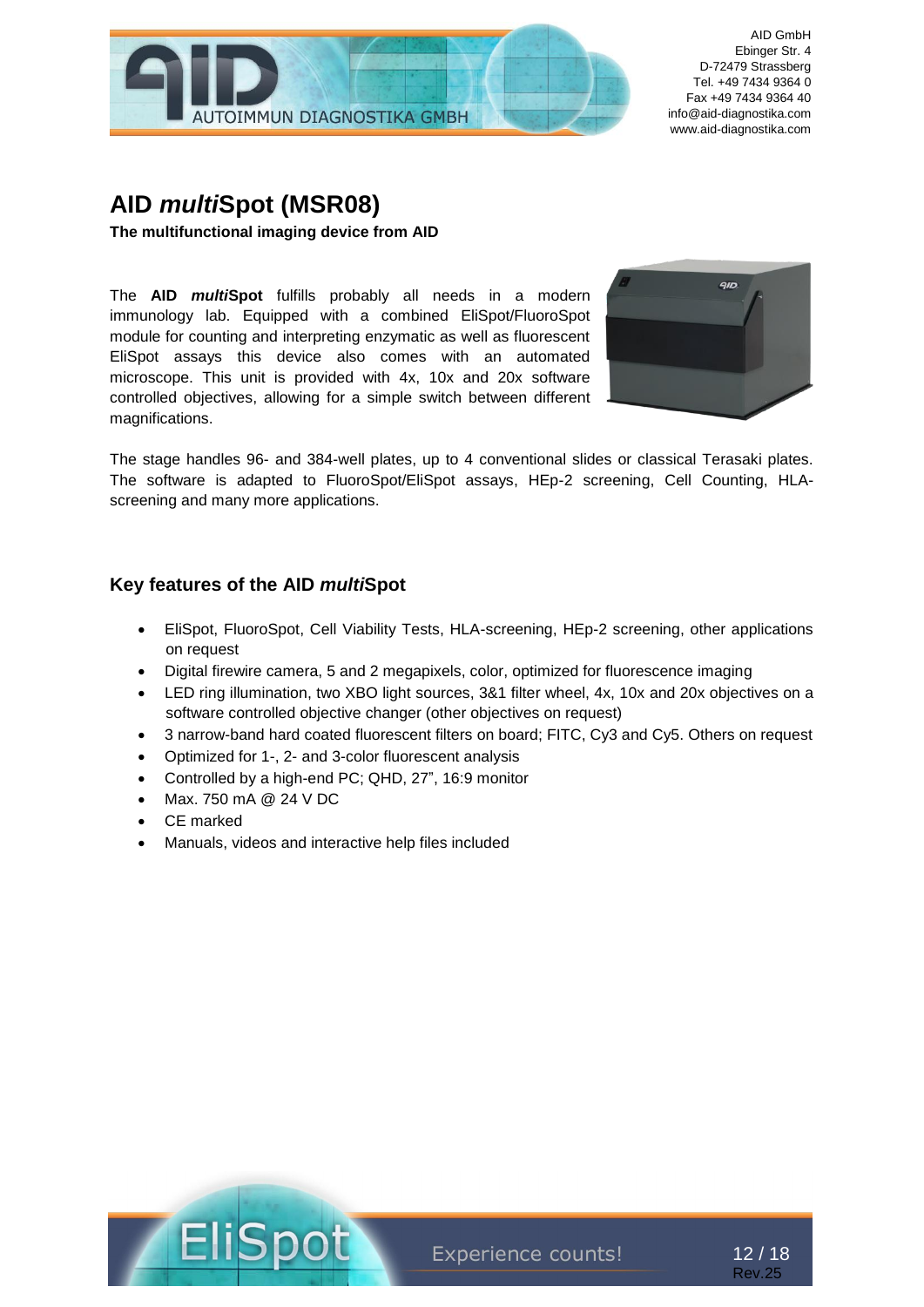

# **AID** *bac***Spot ML (BAC05)**

**System for automatic colony counting and manual load of Petri dishes**

The **AID** *bac***Spot ML** originally served as technology carrier and testing platform to construct illumination technologies realized in the AID *bac*Spot Robot. Due to selective inquiries the **AID** *bac***Spot ML** has been adopted to the assortment and functions as automatic colony counter for smaller amounts of plates.

Based on an equivalent illumination construction and identical software compared to the AID *bac*Spot Robot, the **AID** *bac***Spot ML** ensures comfortable counting and proper documentation of results. Due to the

versatile software capabilities this smaller device does not stand behind the robotic system in terms of analysis or data integration.

### **Key features of the AID** *bac***Spot ML**

- **AID** *bac***Spot ML** (BAC05) e.g. for 90 mm and 60 mm plates
- Automatic and manual differentiation of colonies according to size, color shape and other parameters
- Automated counting of pour plates, surface inoculated plates, spiral and membrane filtration plates, settle plates etc.
- Easy loading of single plates
- User defined counting rule generator and prefixed rules (e.g. APC-counting)
- Zone sizing module for antibiotic resistance testing
- Compatibility to all LIMS systems using .csv format and flexible integration into customer workflows (data export to Excel, data merging etc.)
- Sophisticated illumination techniques using bright field (reflected and transmitted light) and dark field illumination
- Audit trail and integrated quality control module







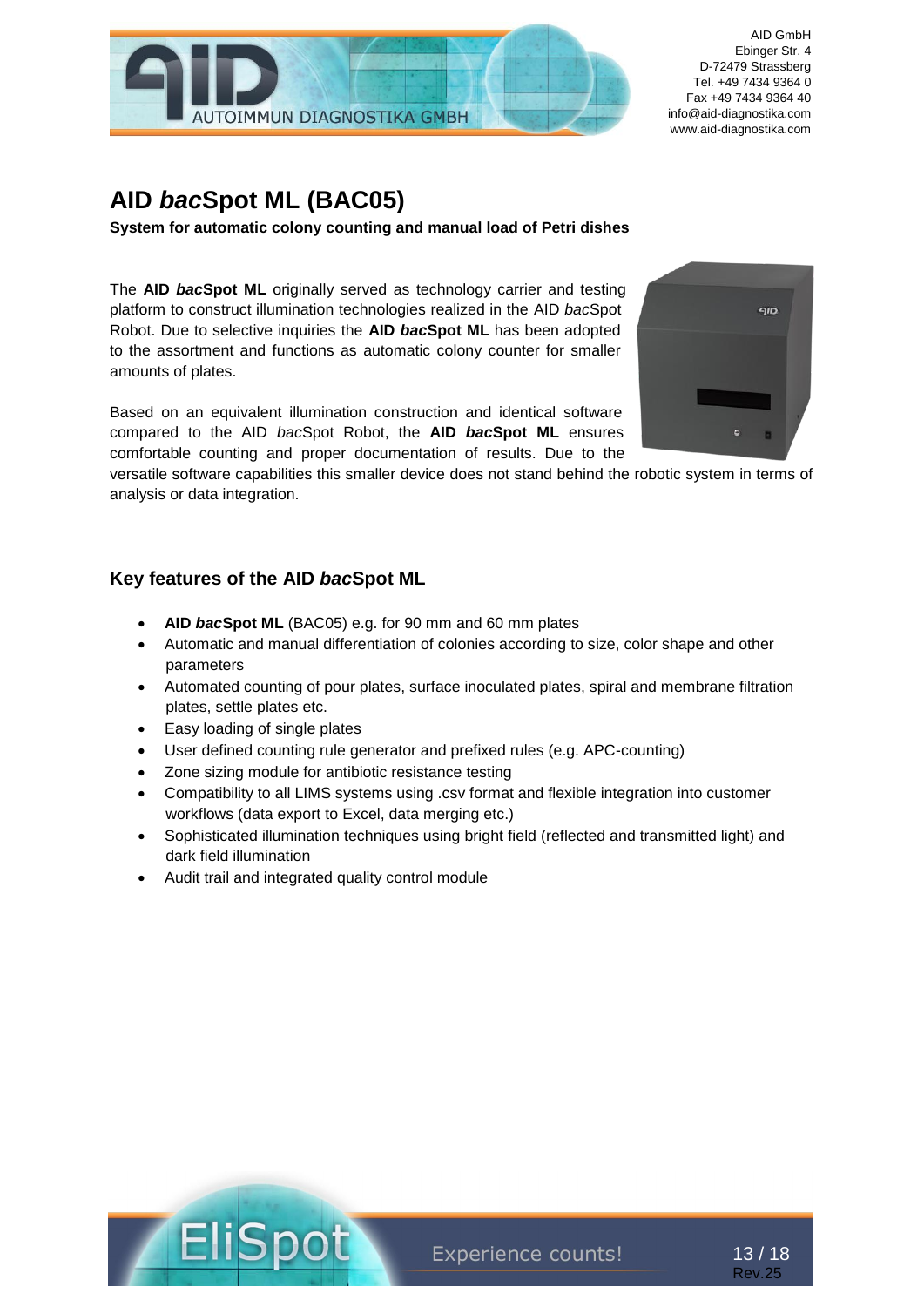

# **AID** *bac***Spot Robot (BACROB096 & BACROB099)**

**Robotic Systems for automatic colony counting, processing and sorting of Petri dishes**

The **AID** *bac***Spot Robot** enables automatic processing of large numbers of Petri dishes in a single run. Two different versions are available to cover the use of 60 mm Petri dishes (BACROB096) and 90 mm Petri dishes (BACROB099) respectively.

Each **AID** *bac***Spot Robot** can easily be loaded batch wise and is able to sort plates into negative and positive ones depending on selectable threshold numbers of colonies. The device is equipped with two rotating carrousels for uptake and deposition of Petri dishes.



To allow convenient loading or even incubation in your incubation chamber both carrousels can be removed/returned with one single grip. As a customizable product the **AID** *bac***Spot Robot** and its software algorithms can be flexible adapted to customer specific requirements to ensure optimal counting results.

### **Key features of the AID** *bac***Spot Robot**

- **AID** *bac***Spot Robot** (BACROB096) for 60mm plates processes up to 200 plates/h and 150 plates/run (depending on plate height)
- **AID** *bac***Spot Robot** (BACROB099) for 90mm plates processes up to 250 plates/h and 100 plates/run (depending on plate height)
- Automatic and manual differentiation of colonies according to size, color, shape and many other parameters
- Customizable system, i.e. algorithm adaptations to customer specific colony morphologies
- Automated counting of pour plates, surface inoculated plates, spiral and membrane filtration plates, settle plates etc.
- Separation of negative and positive plates depending on user defined counting thresholds
- Easy loading of batches and removable carrousels
- User defined counting rule generator and prefixed rules (e.g. APC counting)
- Zone sizing module for antibiotic resistance testing
- Compatibility to all LIMS systems using .csv format and flexible integration into customer workflows (data export to Excel, data merging etc.)
- Sophisticated illumination techniques using bright field (reflected and transmitted light) or dark field illumination
- Audit trail and integrated quality control module

Experience counts!

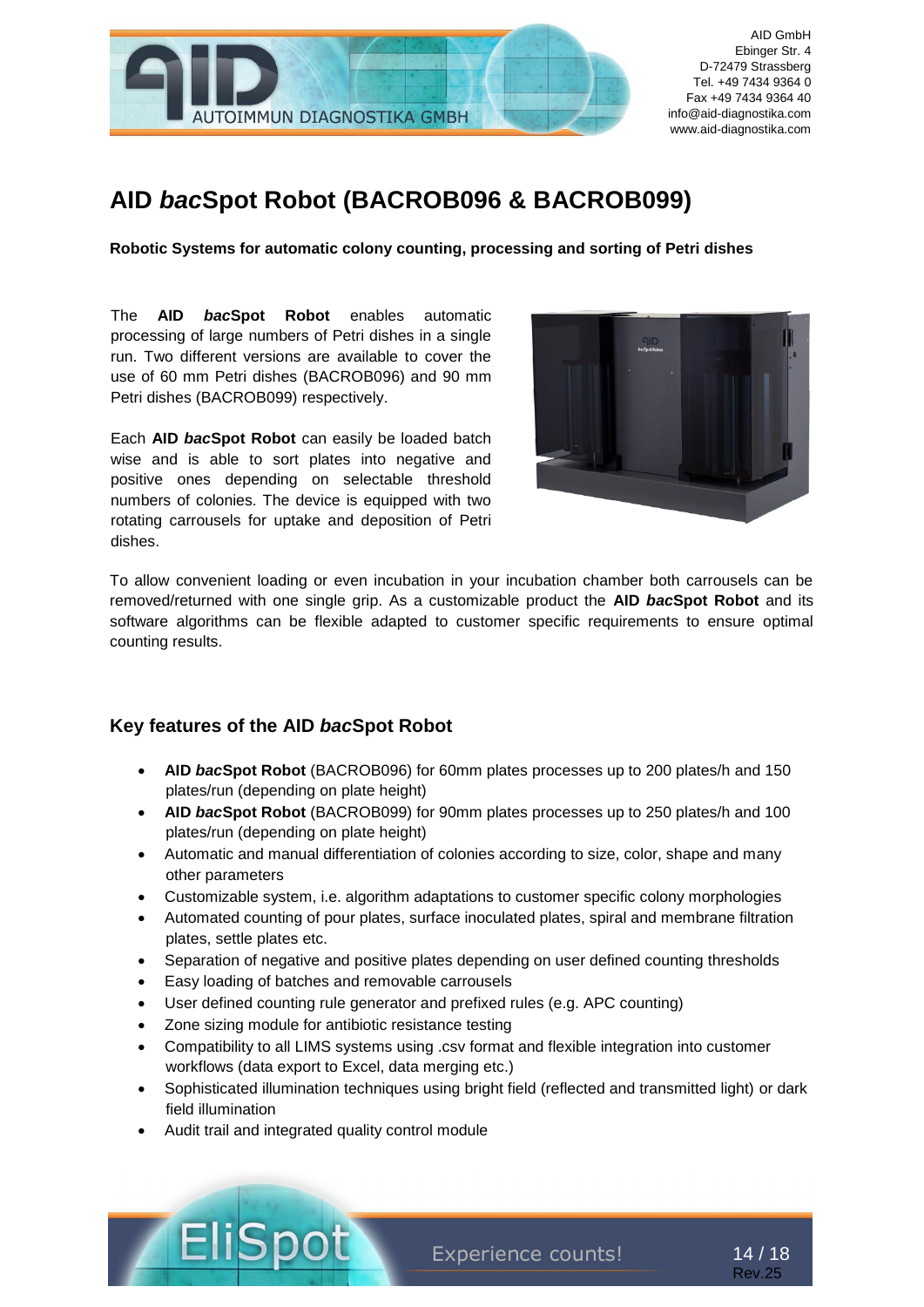

# **Service Overview**

# **AID Reader System Protection Packages**

AID GmbH offers AID Reader System Protection Packages for AID Reader Systems to cover Preventative Maintenance visits, software updates, user training, system checks and repair. During the visit an AID service engineer will processes a hardware and software performance check on costumer site and provide a certificate about system conditions.

Please contact AID for details.



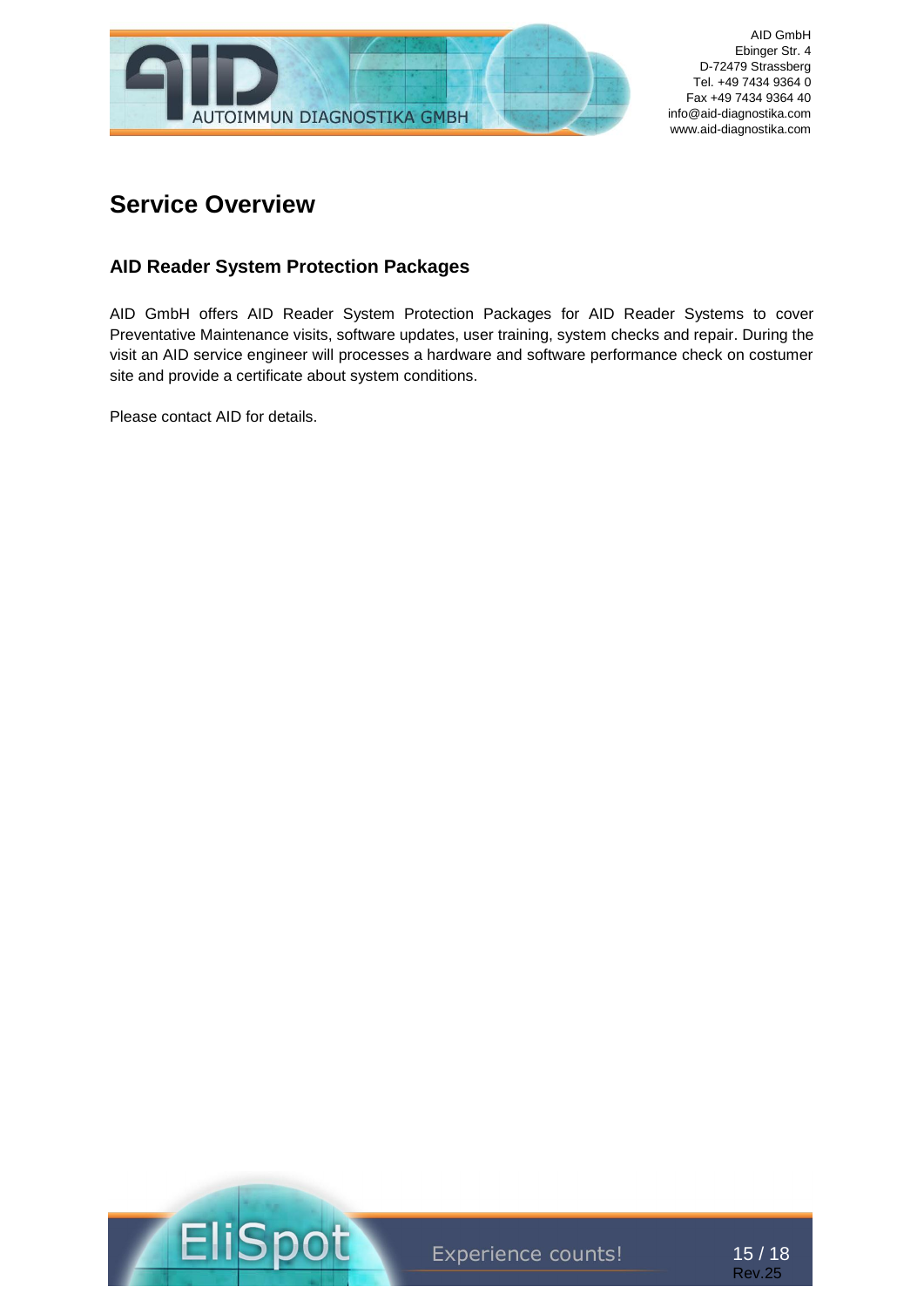

### **Special Features**

- **LED light source** for all AID Reader Systems with **fluorescence** applications. Advantages: Longer life time and less plate handling time - available on request
- **Apple iMAC Versions** for all AID Reader Systems available on request
- **Uninterruptible Power Supply**, UPS available on request
- **Barcode Scanner** available on request
- **Punched Membrane Frame**. For customers who like to reanalyze assays where membranes were punched out of their plastic frame - available on request
- **Customized AID Reader Systems**. Please discuss tailor-made options with us



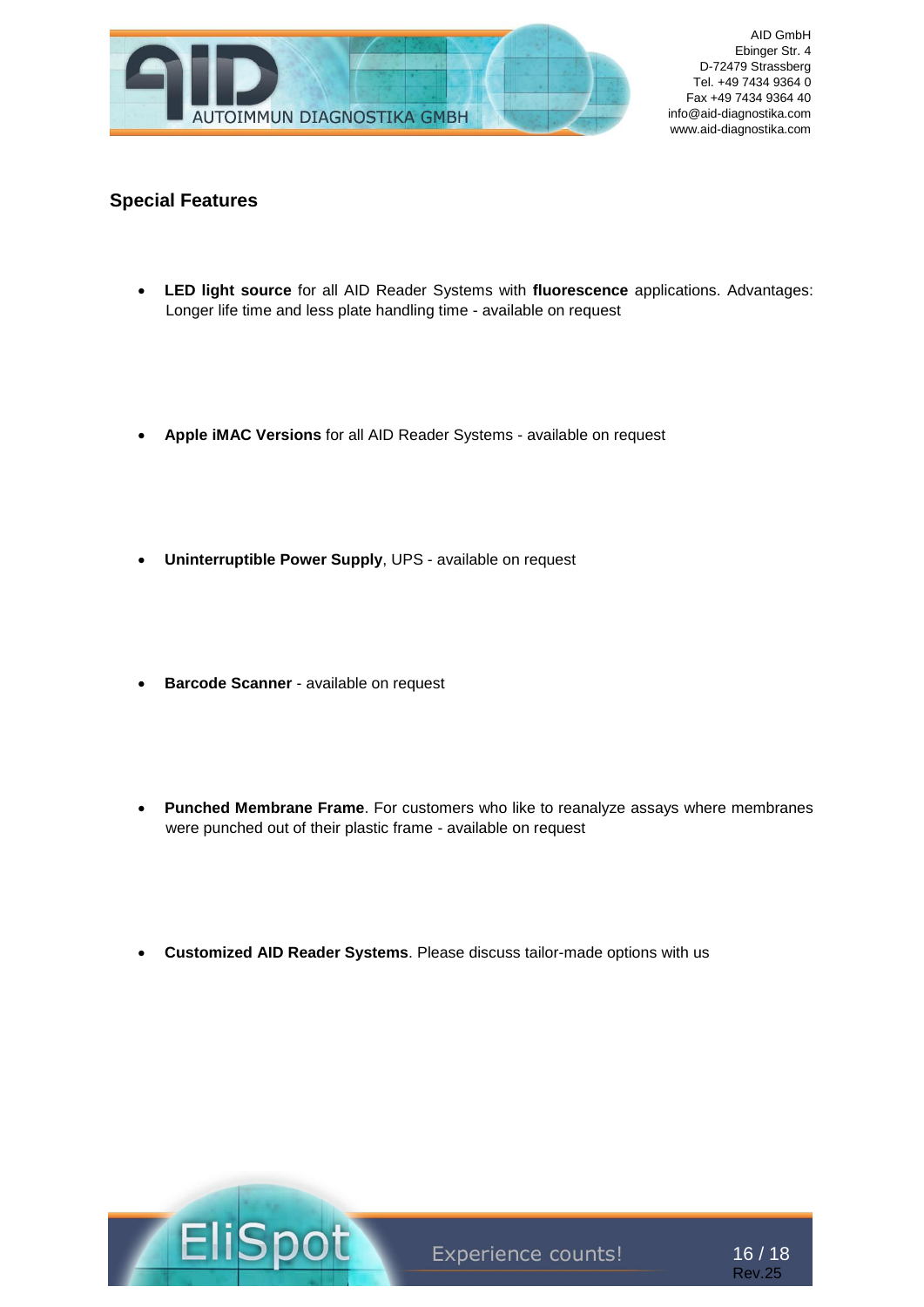

# **System Description**

The AID Reader Systems are computer-based systems for the (semi)automatic interpretation of colorimetric assays in 6-, 12-, 24-, 48-, 96- and 384-well plates, as well as of fluorescent assays with up to three colors per well in 96-wel plates (Plate formats are dependent on the AID Reader System model used. For an overview of the available AID Reader Systems please refer to our homepage www.aid-diagnostika.com or our AID Product Overview brochure.).

AID Reader Systems are designed for routine usability, to give reproducible results in very little time. They work with all standard flat bottom 6-, 12-, 24-, 48-, 96- and 384-well plates (others on request).

AID Reader Systems are equipped to read, interpret and digitally store EliSpot-, FluoroSpot- and other data.

Since different types of assays give characteristic spot/plaque/foci/colony/… patterns, individual Count Settings for each assay type will be created, modified and selectively applied by the user.

AID Reader Systems consist of a Reader Unit that acquires the images of each well of the plate, and a Control Unit connected to the Reader.

The Reader Unit contains a high-end digital camera and a scanning stage which positions the wells in the camera view.

The Control Unit consists of PC and Software equipped to run the Reader Unit.

Each AID Reader System is delivered as a complete functioning system which also includes monitor, keyboard, mouse, QC plate, USB stick, AID Software Card and User Guide.

Do not replace any of these items without first contacting AID GmbH, as this may impair system performance. The PC must not be used to run software or equipment not supplied by AID GmbH. AID GmbH will assume no responsibility for this and warranty will be impaired.